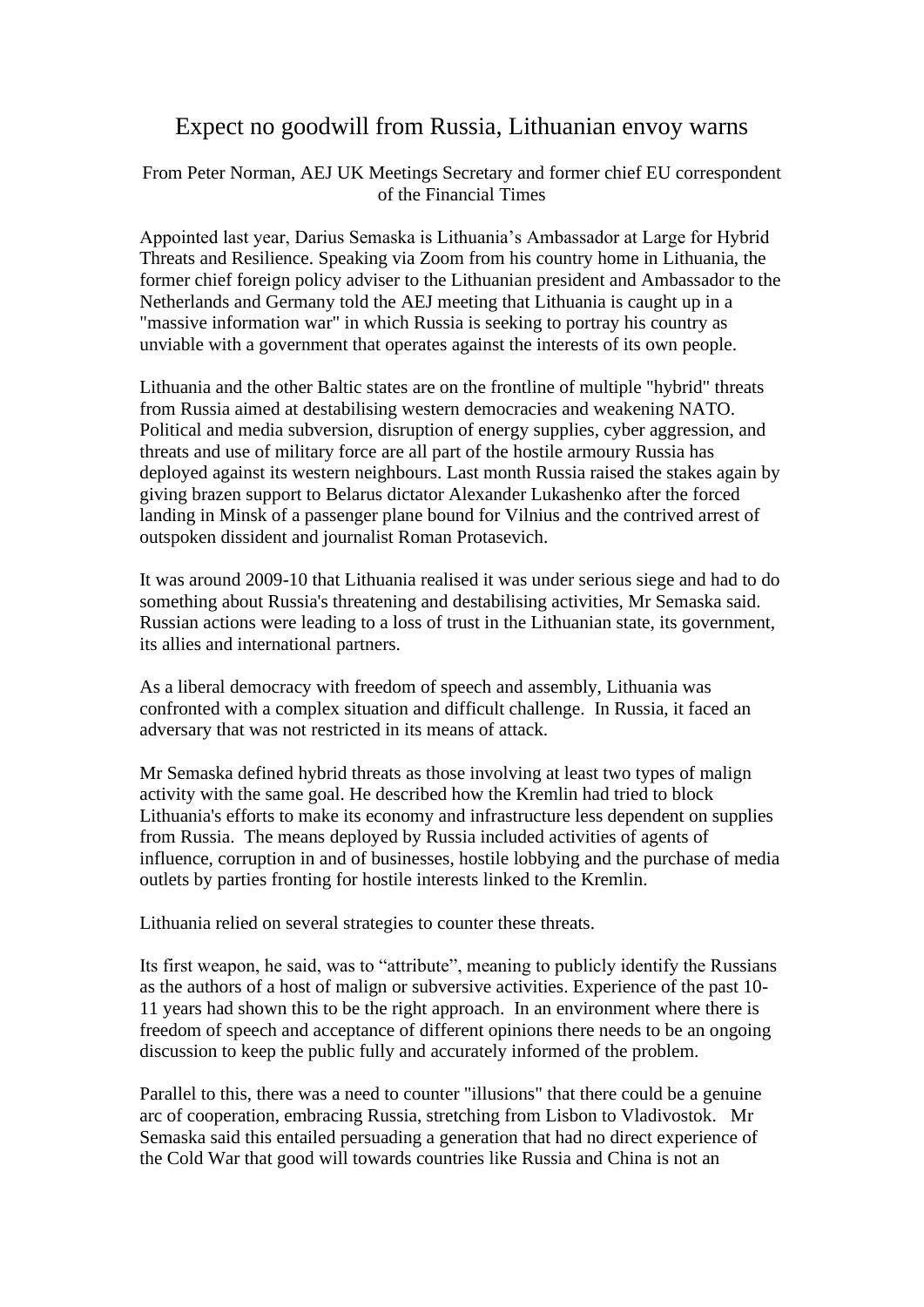appropriate stance because they abuse it. Ending the illusory mindset meant "calling a spade a spade".

The Lithuanian public had to be made aware of malicious practices. Lithuania had a policy of strategic communication and was one of the first countries to order its intelligence agencies to inform the public about a range of covert threats and developments through an annual National Security Review.

Lithuania had boosted cyber security and, according to a report two years ago, was ranked fourth in the world in terms of resilience. It had laws to prevent politicians, including former prime ministers, and civil servants joining commercial companies within a year of leaving office. This was part of a policy of "deterring by denial" to restrict the scope of autocratic regimes to subvert the Lithuanian state through channels of influence, notably in business.

Mr Semaska gave several examples of malign Russian activity against Lithuania.

-- Moscow mounted a major lobbying campaign against the building of an LNG terminal on the Baltic coast to lower Lithuania's dependence on Russian gas, in the course of which a deputy speaker of parliament had to resign because of his involvement with Russian energy companies.

-- Russia delayed the building of an electric power link between Lithuania and Sweden by staging naval exercises in the Baltic Sea directly over the area where the undersea cable was being laid.

--When Lithuania - where the public had long supported nuclear power generation planned a new nuclear power station with the Japanese company Hitachi, a host of hostile NGOs suddenly appeared on the scene to organise the project's rejection in a referendum. These, he said, were linked to the Kremlin and were conspicuously absent in subsequent controversies about nuclear energy in Lithuania and neighbouring Belarus.

In a lively question and answer session, Mr Semaska was asked about relations with Belarus and the outlook for punishing the Lukashenko regime for forcing the Ryanair flight to Vilnius to land in its territory. Expressing a personal opinion, he doubted whether the West could greatly influence the government in Minsk, which seemed destined to fall more deeply under Moscow's influence as a result of the episode.

When asked about Belarus's threat to flood the European Union with migrants, he warned that his government would act rigorously to screen those arriving across the border between Belarus and Lithuania. "We will find that 90% are economic migrants" from places like Iraq and Turkey, he predicted. Lithuania would make arrangements to send those people back to their home countries so that others would be deterred from coming.

Mr Semaska made clear that he would like other European countries to follow Lithuania's tough approach to the hybrid threats posed by Russia. But he also acknowledged the need for compromise in certain circumstances.